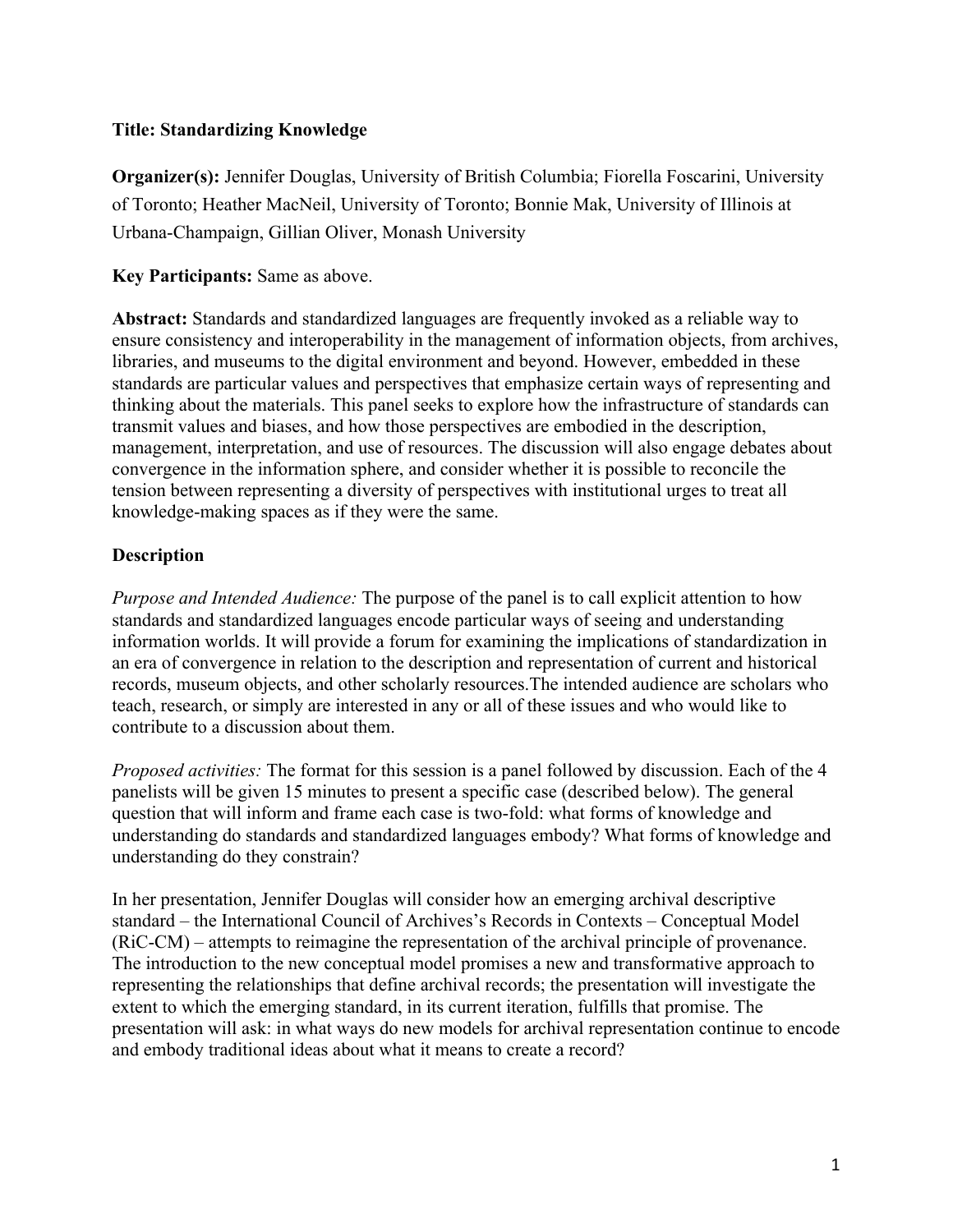In her review of standards and best practices for records management (RM), Fiorella Foscarini will highlight the different perspectives of the professional communities involved in their development. When the standards are implemented, local communities engage in various types of translation work with the aim of adapting them to their specific context. Foscarini will examine the cultural imperialism embedded in international standards by comparing ISO 15489- 1:2001 with its Italian version, UNI ISO 15489-1:2006. What is lost and what is gained in translation? How can we develop standards that are mindful of the needs of different communities?

Museum object catalogues do not simply record information about objects and object collections; they embody and reinforce institutional, disciplinary, and professional ways of thinking about the meaning and value of those collections, the nature of the public whose interests the museum is intended to serve, and the roles and responsibilities of the museum in relation to that public. Drawing on historical and contemporary examples, Heather MacNeil will look at how museum object catalogues function as socio-historical texts and offer a different perspective on current discussions about the pros and cons of developing conceptual models directed toward standardizing and reconciling descriptive practices within and across museums, archives and libraries.

The metadata that help us navigate scholarly resources in the digital environment emerge from a long tradition of librarianship, but the correlation between such descriptions and the practices that support them is easily overlooked. Accretions in the inventories and catalogues of foregoing generations mark the shifting of perspectives through time. Similarly, the practices that underpin metadata of today are shaped by culture, history, and politics, but frequently obscured by glossy digital interfaces of the  $21<sup>st</sup>$  century. In her presentation, Bonnie Mak will investigate how description influences our activities of meaning-making. Such descriptions, whether in a handwritten inventory, printed index card, or on-line catalogue, set the foundation for a certain kind of readerly use and scholarship. Drawing upon a range of examples, this presentation situates metadata as part of an infrastructure of information, and explores the role of descriptive practices in the production of knowledge.

The presentations will be followed by a moderated discussion among the panelists and with the audience, led by Gillian Oliver. We believe the content of the cases and the questions and issues they raise are sufficiently provocative to ensure lively discussion.

*Relevance to the Conference/Significance to the Field:* Although there has been some discussion of "values" in information systems, further and closer exploration, drawing on concrete examples, is warranted in order to grapple with the problem and seek out possible remedies. A particular strength of this panel is that it brings together a diverse range of perspectives from across the information fields, i.e., archival studies, records management, museum studies, and book history. Such forum is relevant and important to the broad iSchool community because it will:

- Familiarize the broad iSchool community with issues of critical concern that are shared by specific (and perhaps less well-known) constituencies within that community;
- offer critical perspectives on representational standards and their effects that can